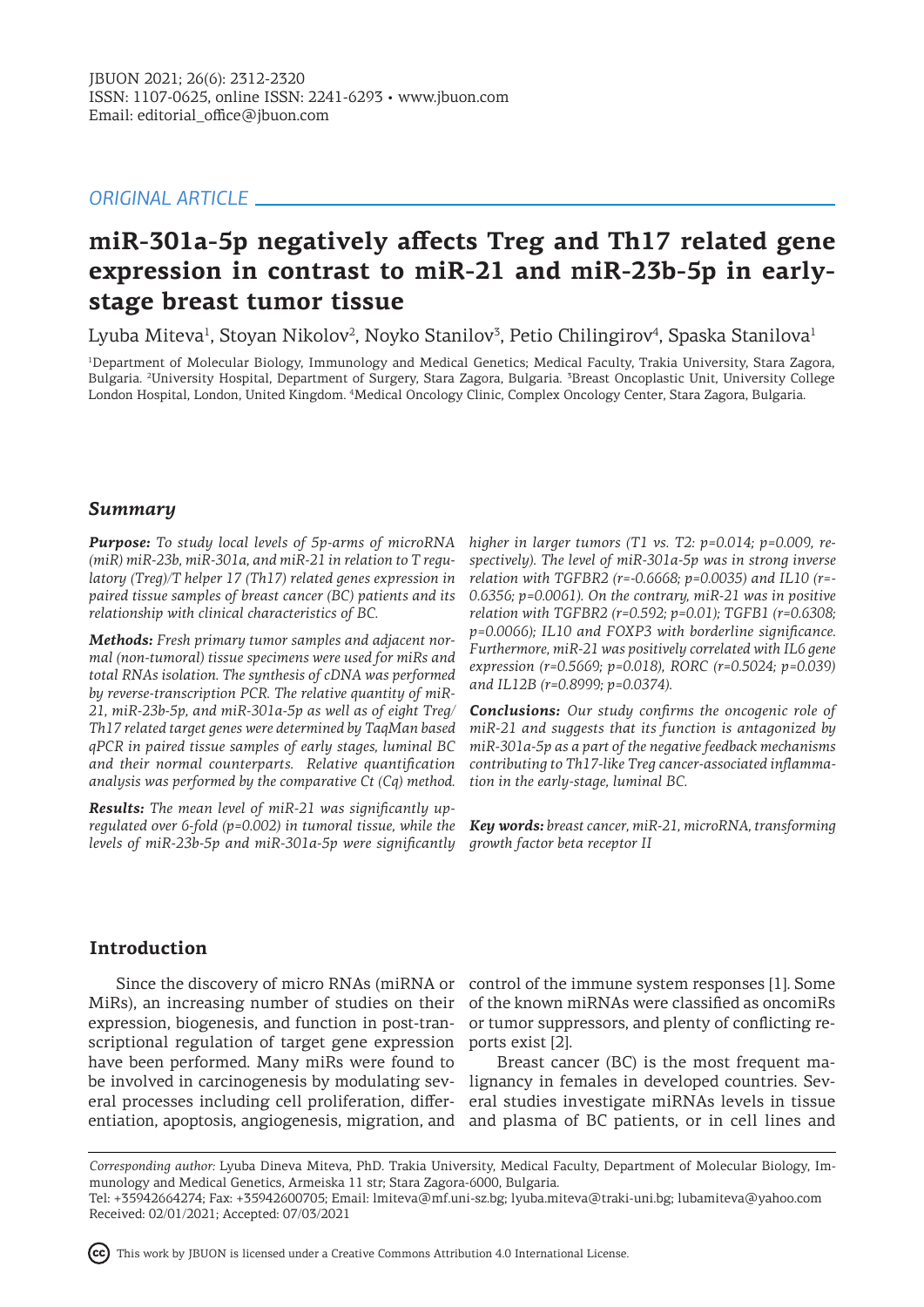animal models aimed at clarifying the molecular mechanisms of carcinogenesis, identifying the new therapeutic targets or discovering new biomarkers for screening and monitoring [3]. Iorio et al [4] reported 29 significantly dysregulated miR-NAs expression in BC tissues. Among them, miR-21 and miR-155 were upregulated and miR-10b, miR-125b, and miR-145 were down-regulated. The miR-21 upregulation in BC was also confirmed by other studies [5,6]. However, significant bias exists with respect to the relation between miR-21 and the characteristics of BC. Also, low miR-23b expression was correlated with BC metastasis [7], while miR-301a is pointed as oncomiR of which elevated expression indicates a poor prognosis for BC patients [8].

On the other hand, many reports demonstrated that miR-21, miR-23b, miR-301a and others are regulated by or regulating several immune-mediated mechanisms, critical for carcinogenesis, including the inflammatory response, the development, and activation of T helper 17 (Th17) and T regulatory cells (Treg) [9-12]. Several studies, including our previous studies, showed the significant contribution of Th17/Treg balance in the promotion and progression of different cancers [13-15].

In the human genome, most of the miRNAs are encoded by introns, such as the mir-21, mir-23b, and mir-301a, and are processed by canonic miRNA biogenesis [16,17]. It is largely accepted that one strand of the duplex, known as a guide strand, is responsible for mRNA-silencing, whereas the passenger strand, often marked as miRNA\*, is degraded. However, previous studies reported that both stands (today labeled as 5p-arm and 3p-arm) of a particular miRNA could be functionally active [3,18,19] and suggesting that strand selection depends on cell type, disease stage and many other circumstances [20]. Currently, there are no available data about the role of miR-23b-5p and miR-301a-5p in breast carcinogenesis, although some studies reported their involvement in other cancers [21-23].

In respect to the above said, the aim of the present study was to investigate the involvement of miR-23b-5p, miR-301a-5p, and miR-21-5p in early stages luminal BC tissue samples. In addition, we explored their relationship with the local expression levels of Treg related genes, as transcription factor forkhead box P3 (*FOXP3*), transforming growth factor beta 1 (*TGFB1*), transforming growth factor, beta receptor II (*TGFBR2*), interleukin-10 (*IL10*) and Th17 related genes, as transcription factor RAR related orphan receptor C (*RORC*), the genes encoding the two subunits of IL-23, precisely interleukin-23p19 subunit (*IL23A*) and interleukin-12/23p40 subunit (*IL12B*), and interleukin-6 (*IL6*). **Table 1.** The clinicopathological characteristics of the enrolled breast cancer patients

| Characteristics                   | Number of patients |
|-----------------------------------|--------------------|
| Age (years)                       |                    |
| $Mean \pm SD$                     | $65.55 \pm 11.74$  |
| Median (min-max)                  | $65.0(46-85)$      |
| Premenopausal, n (%)              | 5(25)              |
| Postmenopausal, n (%)             | 15 (75)            |
| Histological type, n (%)          |                    |
| Ductal                            | 17 (85)            |
| Lobular                           | 3(15)              |
| Clinical stage, n (%)             |                    |
| 1                                 | 3(15)              |
| 2a                                | 8(40)              |
| 2b                                | 9(45)              |
| Tumor size                        |                    |
| $mean \pm SD$                     | $2.15 \pm 0.84$    |
| Median (25 <sup>th %-75th</sup> ) | $2.0(1.5-2.5)$     |
| n(%)                              |                    |
| $\leq$ 2 cm                       | 6(30)              |
| $>2$ cm                           | 14 (70)            |
| T staging, n (%)                  |                    |
| T1                                | 4(20)              |
| T2                                | 16 (80)            |
| N staging, n (%)                  |                    |
| N0                                | 5(25)              |
| N1                                | 15 (75)            |
| Tumor subtype, n (%)              |                    |
| Luminal A                         | 8(40)              |
| Luminal B                         | 12 (60)            |
| ER status, n (%)                  |                    |
| Positive                          | 17 (85)            |
| Negative                          | 3(15)              |
| PR status, $n$ $(\%)$             |                    |
| Positive                          | 15 (75)            |
| Negative                          | 5(25)              |
| HER2 status, n (%)                |                    |
| Positive                          | 6(30)              |
| Negative                          | 14 (70)            |
| Ki67                              |                    |
| $mean \pm SD$                     | $21.5 \pm 18.9$    |
| Median (25th%-75th)               | 19.5 (5-26)        |
| n(%)                              |                    |
| $\leq 15$                         | 9(45)              |
| >15                               | 11 (55)            |

ER: estrogen receptor; PR: progesterone receptor; HER2: human epidermal growth factor receptor 2; SD: standard deviation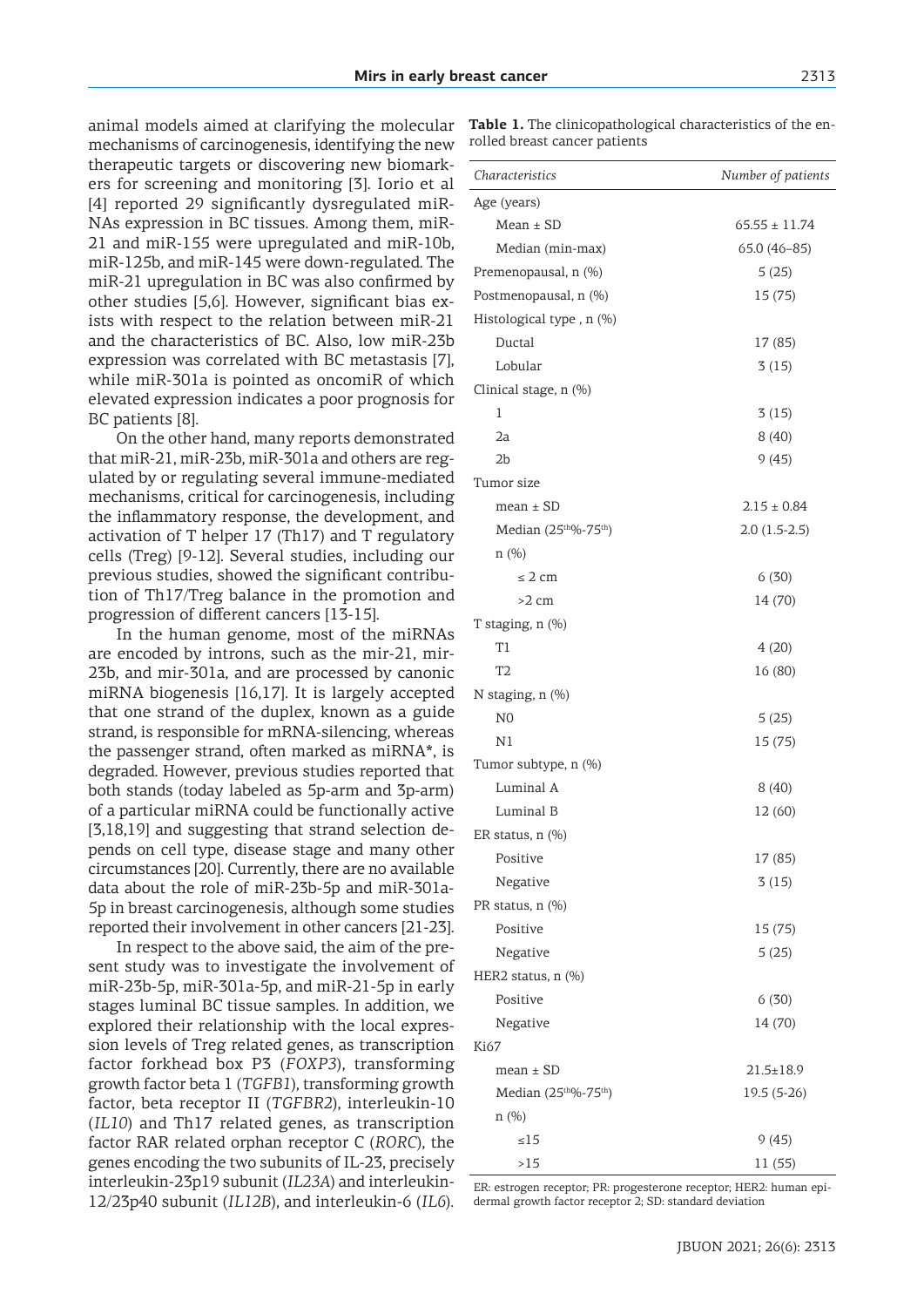### **Methods**

#### *Study subjects*

In the current study, adult female patients with early-stage, luminal BC were recruited from the oncology center and University Hospital "Professor doctor Stoyan Kirkovich" in Stara Zagora, Bulgaria. The study was approved by the ethics committee of the Medical Faculty, Trakia University (protocol no.4/25.04.2017). Written informed consent was obtained from each participant prior to enrolment in this study according to the ethical guidelines of the Helsinki Declaration. Fresh primary tumor samples (n=20) and adjacent normal (non-tumoral) tissue specimens (n=20) were collected during surgery. Non-tumoral tissue samples were obtained from a different quadrant after mastectomy or from normal breast tissue at least 2 cm around the tumor after quadrantectomy. All samples had been flashfrozen and stored at -80°C.

The tumor stage was classified according to the American Joint Committee on Cancer (AJCC) guidelines [24]. Patients with distant metastases, visualized by conventional or non-surgical approaches, were excluded. The mean age of included patients was 65.55±11.74 years (range, 46-85). All patients were untreated and unrelated Caucasian women. The expression of estrogen receptor (ER), progesterone receptor (PR), human epidermal growth factor receptor 2 (HER2), and proliferating marker Ki67 was determined by standard immunohistochemistry methods. The tumor subtypes were defined according to well established molecular sub-classification in clinical use [25] as follows: Luminal A-like: tumors expressed ER and PR (ER+ and PR+) in addition to negative HER2– (HER2-) and low Ki67 (Ki67≤15%). The luminal B-like subtype comprised ER+ and/or PR+, HER- and high Ki67 (>15%) tumors or ER+ and/or PR+ and HER2+. The triple negative/basal like (ER-, PR-, and HER2-) and HER2 overexpressing tumors (ER-, PR- and HER2+) were excluded. The clinicopathological data of BC patients are summarized in Table 1.

#### *Extraction of tissue RNAs and Reverse-transcription PCR*

Isolation of miRNAs of paired tissue samples was performed by using the miRNA - mirVana™ miRNA Isolation kit (Thermo Fisher Scientific, Inc.) according to the manufacturer's instructions.

Reverse transcription (RT) was performed by the TaqMan Advanced miRNA cDNA synthesis Kit (Thermo Fisher Scientific, Inc.). RNA sample concentration, enriched for small species, was less than 5 ng/ml before adding to the reaction mixture for the poly (A) tailing reaction. After temperature incubation at 37°C for 45 min and 65°C for 10 min, the adaptor ligation reaction was performed. The ligation product was converted to cDNA by next reaction using the universal RT primers. A preamplification step of cDNAs was performed at the following cycling parameters: 5 min at 95°C; 14 cycles of 3s at 95°C, 30s at 60°C, and final step of 10 min at 99°C. The PCR was run on a GeneAmp PCR System 9700 (Applied Biosystems, Foster City, CA, USA).

Isolation of total RNA of paired tissue samples from the tumoral BC and non-tumoral mucosa was performed by using a GeneJet RNA purification kit (Thermo Fisher Scientific, Inc.) according to the manufacturer's instructions. The total RNA was quantified spectrophotometrically (GeneQuant 1300 spectrophotometer, GE Healthcare Life Sciences, Switzerland). Synthesis of cDNA was performed by using RevertAid First Strand cDNA Synthesis kit with random hexamers (Thermo Fisher Scientific, Inc.).

#### *Quantitative real-time PCR*

TaqMan quantitative real-time PCR of miRNAs was performed by using the miRNA-specific TaqMan<sup>™</sup> Advanced miRNA assays kits (Applied Biosystems Life Technologies, CA, USA) as follows: miR-21-5p (assay ID: 477975\_mir), miR-301a-5p (assay ID: 478796\_mir), miR-23b-5p (assay ID: 477991\_mir) and miR-520d-5p (assay ID: 478616\_mir). The latter was used as normalizer, according to the reported high stably expressed levels in different biological matrices [26]. All samples were assessed in triplicate. The cycling conditions were as follows: initial hold of polymerase activation 20s at 95°C, followed by 40 cycles of denaturation 3 s at 95°C and annealing/extension 30s at 60°C.

Quantification of mRNAs of 8 target genes, *FOXP3, TGFBR2, TGFB1, IL10, IL6, RORC IL23A*, and *IL12B* was performed. The glyceraldehyde 3-phosphate dehydrogenase (*GAPDH*) and 18S rRNA were used as reference genes. The used primers-probes were predesigned, inventoried and manufactured by Thermo Fisher Scientific Inc. The temperature conditions were according to the manufacturer's instruction, starting with initial denaturation step at 95°C for 10 min, followed by 40 cycles of denaturation at 95°C for 15s and annealing extension step at 60°C for 60s.

The data were collected with 7500 Software v.2.3 (Life Technology, Foster City, CA, USA). Relative quantification was analyzed by the comparative Ct (Cq) method, also referred to as 2-ΔΔCt method, described by Livak and Schmittgen [27]. The data are presented as fold change (relative quantity - RQ) of target genes relative to the non-tumoral tissue (calibrator) after normalization to the averaged reference genes. The final gene expression results were log-transformed to achieve a normal distribution of data and usage of parametric statistical tests. All quantitative real-time PCR reactions were run on a AB7500 Real Time System (Applied Biosystems, Life Technologies, USA).

#### *Statistics*

The normality of the data distribution was assessed by the Shapiro-Wilk test. The variables with normal distribution were analyzed using the parametric analysis Student's t-test or ANOVA, and the data are reported as mean±standard deviation (SD). Pearson's correlation analysis was performed to test the relationship between linearly related variables. In any case, the differences were considered significant with p values < 0.05. The statistical analysis was performed using the Statistica v. 12 (StatSoft, Inc., USA).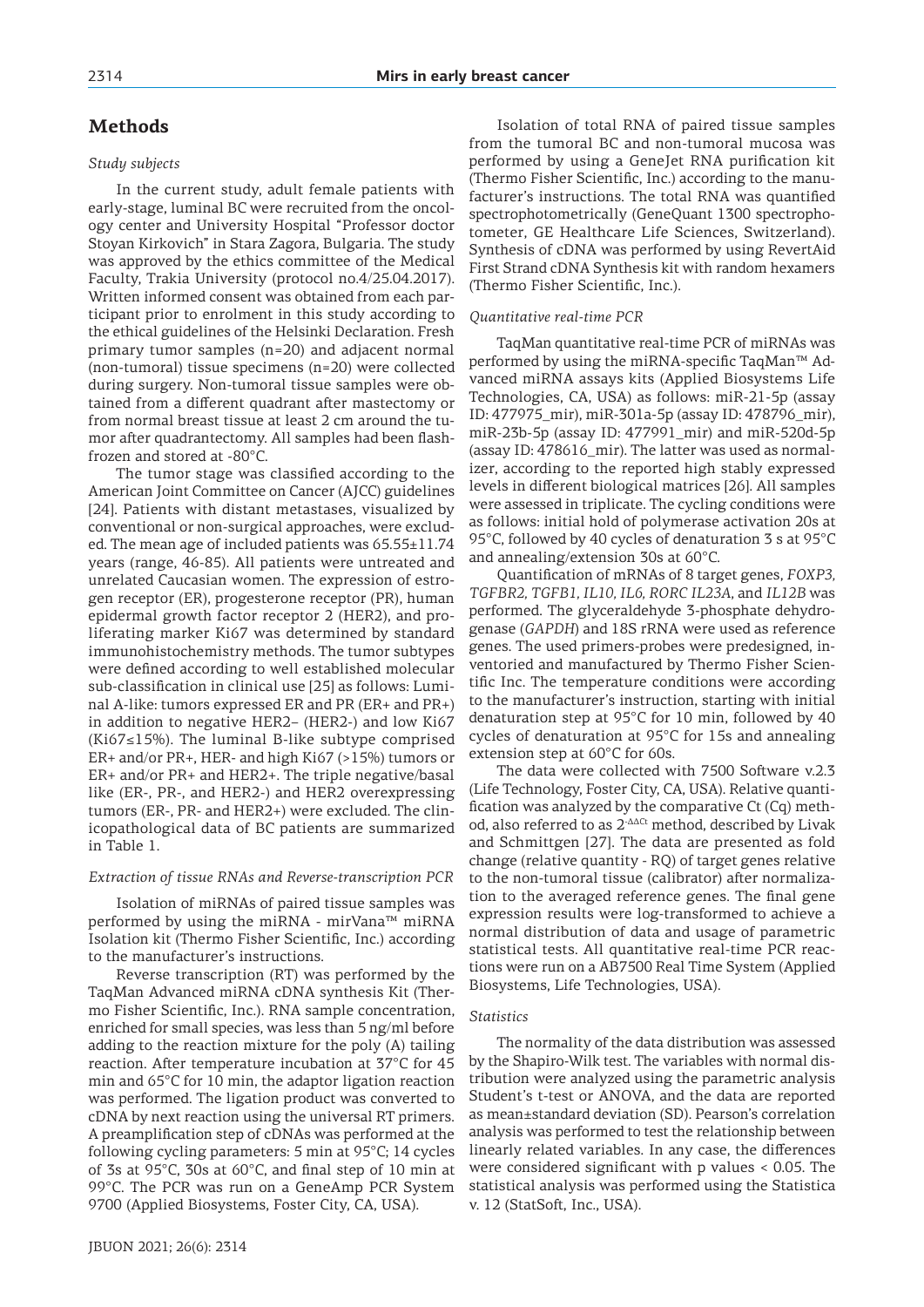# **Results**

### *The levels of miR-21, miR-301a and miR-23b in breast cancer tissues*

The levels of miR-21, miR-301a-5p and miR-23b-5p were quantified in 40 paired tissue samples - tumoral and adjacent non-tumoral breast tissues. The individual relative expression of studied miR-NAs in each patient is shown in Figure 1.

In most of the samples, miR-21 was upregulated, while significant inter-individual differences were observed for miR-301a-5p and miR-23b-5p. After stratification of individual data as upregulated over 1.5-fold change, downregulated under 0.66 fold, or unchanged in a range of change between 0.667-1.5, we observed that miR-21 expression was upregulated in 14 out of 20 tumoral samples (70%), miR-23b-5p in 9 (45%) and miR-301a-5p in 7 (35%).

Significantly higher mean levels of miR-21 was detected in tumoral tissues compared to their normal counterparts (Table 2). More than a



**Figure 1.** MiRs level in breast cancer. Dot plots show relative expression of the miR-21, miR-301a-5p, and miR-23b-5p in tumor tissue of breast cancer patients (n=20). The individual data are shown after calibration to the paired non-tumoral tissue and normalized to the reference miR-520d. The relative expression was log-transformed.

6-fold higher miR-21 level was observed in earlystages luminal BC tissue. There was no significant change in the mean value of miR-23b-5p and miR-301a-5p levels, although the individual data were heterogeneous.

### *Association of miRs levels and clinicopathological characteristics of breast cancer*

The associations between miRs levels and clinicopathological characteristics of BC are shown in Table 3. The obtained results indicate that higher miR-23b-5p and miR-301a-5p levels were significantly associated with T2 cancers (p=0.014 and p=0.009, respectively). MiR-21 and miR-23b-5p expression in primary tumor tissue were significantly higher in node-negative BC than BC with 1–3 positive lymph nodes (p=0.0019 and p=0.025, respectively). MiR-21 levels were higher in ER+, PR+, HER- and higher proliferation index (Ki67>15) without reaching statistical significance. In addition, there was a trend for upregulated miR-23b-5p in ER+ and PR+ than negative BC. No other significant association was found between expression of the studied miRs and receptors status, proliferating activity, clinical subtype (luminal A and B), and BC stage (stage 1, stage 2a, and stage 2b).

*Correlation between miRs and Treg related genes - FOXP3, TGFB1, TGFBR2 and IL10 mRNA levels in breast cancer tissues*

The correlation analysis between expression of miRNAs and Treg related gene is shown in Figure 2.

All studied Treg related genes were inversely correlated with miR-301a-5p and positively correlated to miR-21. Significantly strong inversely relation was detected between miR-301a-5p and *TGFBR2* (r=-0.6668; p=0.0035) and *IL10* (r=-0.6356; p=0.0061). In contrast, miR-21 was in positive correlation with *TGFB1* (r=0.6308; p=0.0066), *TGFBR2* (r=0.592; p=0.01), *IL10* and *Foxp3* with borderline significance. No significant correlations were detected between miR-23b and Treg related genes.

**Table 2.** Relative quantity of miR-21, miR-301a-5p and miR-23b-5p in breast tumoral and non-tumoral (normal) tissue specimens

| Target       | $\Delta C t$<br>Non-Tumoral tissue | $\Delta$ Ct<br>Tumoral tissue | $\Delta \Delta C t$ | Fold of change<br>$(2$ - $\Delta \Delta CL$ $\pm$ SD) | p value |
|--------------|------------------------------------|-------------------------------|---------------------|-------------------------------------------------------|---------|
| $miR-21$     | $-8.447$                           | $-11.038$                     | $-2.591$            | $6.025 \pm 4.86$                                      | 0.002   |
| miR-301a-5p  | $-1.835$                           | $-2.032$                      | $-0.197$            | $1.146 \pm 2.74$                                      | 0.696   |
| $miR-23b-5p$ | 1.117                              | 1.085                         | $-0.032$            | $1.022 \pm 5.7$                                       | 0.965   |

miR = microRNA;  $\Delta Ct$  = Ct  $_{\text{target gene}}$  – Ct  $_{\text{reference gene}}$ ;  $\Delta \Delta Ct$  =  $\Delta Ct$   $_{\text{tumoral tissue}}$  –  $\Delta Ct$   $_{\text{non-tumoral tissue}}$ ; SD - standard deviation The statistical significant values are presented in bold.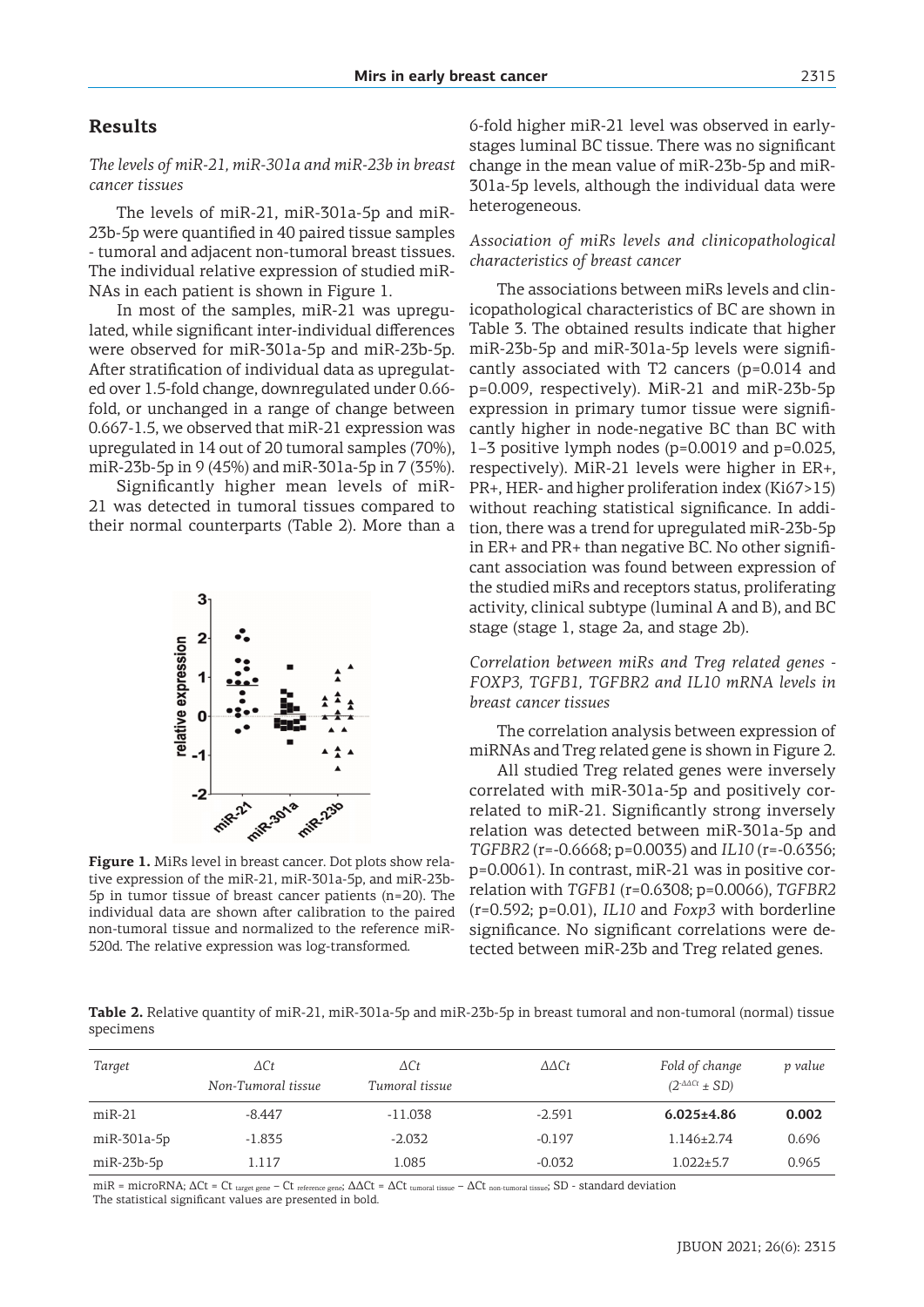*Correlation between miRs and Th17 related genes - RORC, IL6, IL23A, and IL12B mRNA levels in breast cancer tissues*

Correlation analysis between expression of miRNAs and Th17 related gene is shown in Figure 3.

Significantly positive moderate correlations between miR-21 and Th17 specific transcription factor *RORC* (r=0.5024; p=0.04) were detected. Also, miR-21 and miR-23b-5p were positively correlated with *IL6* gene expression (r=0.5669; p=0.018 and r=0.4539; p=0.067, respectively) in contrast to miR-301a-5p (r=-0.4796; p=0.051). The expression

miR-301a-5p (r=-0.9866; p=0.0019) and positively correlated with miR-21 (r=0.8999; p=0.037) and miR-23b-5p (r=0.9453; p=0.015). Of note, *IL12B* expression was not detected in all samples and these data should be considered with caution.

### **Discussion**

of *IL12B* was in strong negative correlation with gene expression in contrast to miR-21. These data The most significant result of our current study is that miR-23b-5p and miR-301a-5p upregulation was significantly associated with larger tumor size in early stages BC. MiR-301a-5p expression was in inverse correlation to *TGFBR2, IL10* and *IL12B* 

**Table 3.** MiRNAs expression and clinicopathological characteristics of the breast cancer

| Target/characteristics | Fold of change $(2^{-\Delta\Delta Ct} \pm SD)$<br>p value |                                      |                  |        |
|------------------------|-----------------------------------------------------------|--------------------------------------|------------------|--------|
| <b>Stage</b>           | Stage 1                                                   | Stage 2a                             | Stage 2b         |        |
| $miR-21$               | $10.813 \pm 19.14$                                        | $6.745 \pm 4.29$                     | $5.088 \pm 5.35$ | 0.713  |
| miR-301a-5p            | $0.735 \pm 1.29$                                          | $0.832 \pm 2.52$                     | $1.508 \pm 2.76$ | 0.630  |
| $miR-23b-5p$           | $0.151 + 1.12$                                            | $1.449 \pm 6.40$                     | $1.205 \pm 4.83$ | 0.544  |
| T                      | T1                                                        | T <sub>2</sub>                       |                  |        |
| $miR-21$               | $3.058 \pm 4.34$                                          | $4.707 \pm 10.48$                    |                  | 0.596  |
| $miR-301a-5p$          | $0.516 \pm 1.67$                                          | $1.370 \pm 2.85$                     |                  | 0.009  |
| $miR-23b-5p$           | $0.314 \pm 3.44$                                          | $1.569 \pm 5.97$                     |                  | 0.014  |
| N                      | ${\it NO}$                                                | N1                                   |                  |        |
| $miR-21$               | $22.419 \pm 1.3$                                          | $3.152 \pm 4.1$                      |                  | 0.0019 |
| $miR-301a-5p$          | $1.167 + 3.19$                                            | $0.931 \pm 2.97$                     |                  | 0.313  |
| $miR-23b-5p$           | $2.224 \pm 11.7$                                          | $0.681 \pm 4.42$                     |                  | 0.025  |
| ER status              | positive                                                  | negative                             |                  |        |
| $miR-21$               | $6.054 \pm 5.05$                                          | $1.029 \pm 21.66$                    |                  | 0.268  |
| miR-301a-5p            | $0.958 \pm 1.99$                                          | $1.679 \pm 6.36$                     |                  | 0.432  |
| $miR-23b-5p$           | $1.387 \pm 4.7$                                           | $0.319 \pm 19.07$                    |                  | 0.276  |
| PR status              | positive                                                  | negative                             |                  |        |
| $miR-21$               | $4.931 \pm 3.87$                                          | $4.427 \pm 16.9$                     |                  | 0.928  |
| miR-301a-5p            | $0.889 + 2.0$                                             | $1.874 \pm 7.23$                     |                  | 0.325  |
| $miR-23b-5p$           | $1.505 \pm 3.88$                                          | $0.407 \pm 22.4$                     |                  | 0.312  |
| HER2 status            | positive                                                  | negative                             |                  |        |
| $miR-21$               | $4.038 \pm 4.38$                                          | $7.630 \pm 6.2$                      |                  | 0.569  |
| $miR-301a-5p$          | $1.073 \pm 2.64$                                          | $0.897 \pm 1.8$                      |                  | 0.708  |
| $miR-23b-5p$           | $1.964 \pm 4.99$                                          | $1.137 \pm 5.29$                     |                  | 0.609  |
| Ki67                   | <15                                                       | $>15$                                |                  |        |
| $miR-21$               | $3.179\pm2.69$                                            | $5.898\pm7.05$                       |                  | 0.571  |
| $miR-301a-5p$          | $1.169 \pm 3.75$<br>$0.899 \pm 1.52$                      |                                      | 0.713            |        |
| $miR-23b-5p$           | $1.454 \pm 1.63$                                          | $0.938 \pm 9.86$                     |                  | 0.719  |
| Luminal                | A                                                         | $\boldsymbol{B}$                     |                  |        |
| $miR-21$               | $6.880 \pm 9.4$                                           | $5.627 \pm 4.21$                     |                  | 0.858  |
| miR-301a-5p            |                                                           | $1.163 \pm 1.95$<br>$0.857 \pm 2.12$ |                  | 0.518  |
| $miR-23b-5p$           | $0.980 \pm 6.26$<br>$2.549 \pm 2.56$                      |                                      | 0.363            |        |

ER: estrogen receptor; PR: progesterone receptor; HER2: human epidermal growth factor receptor 2; SD: standard deviation The significant values are presented in bold.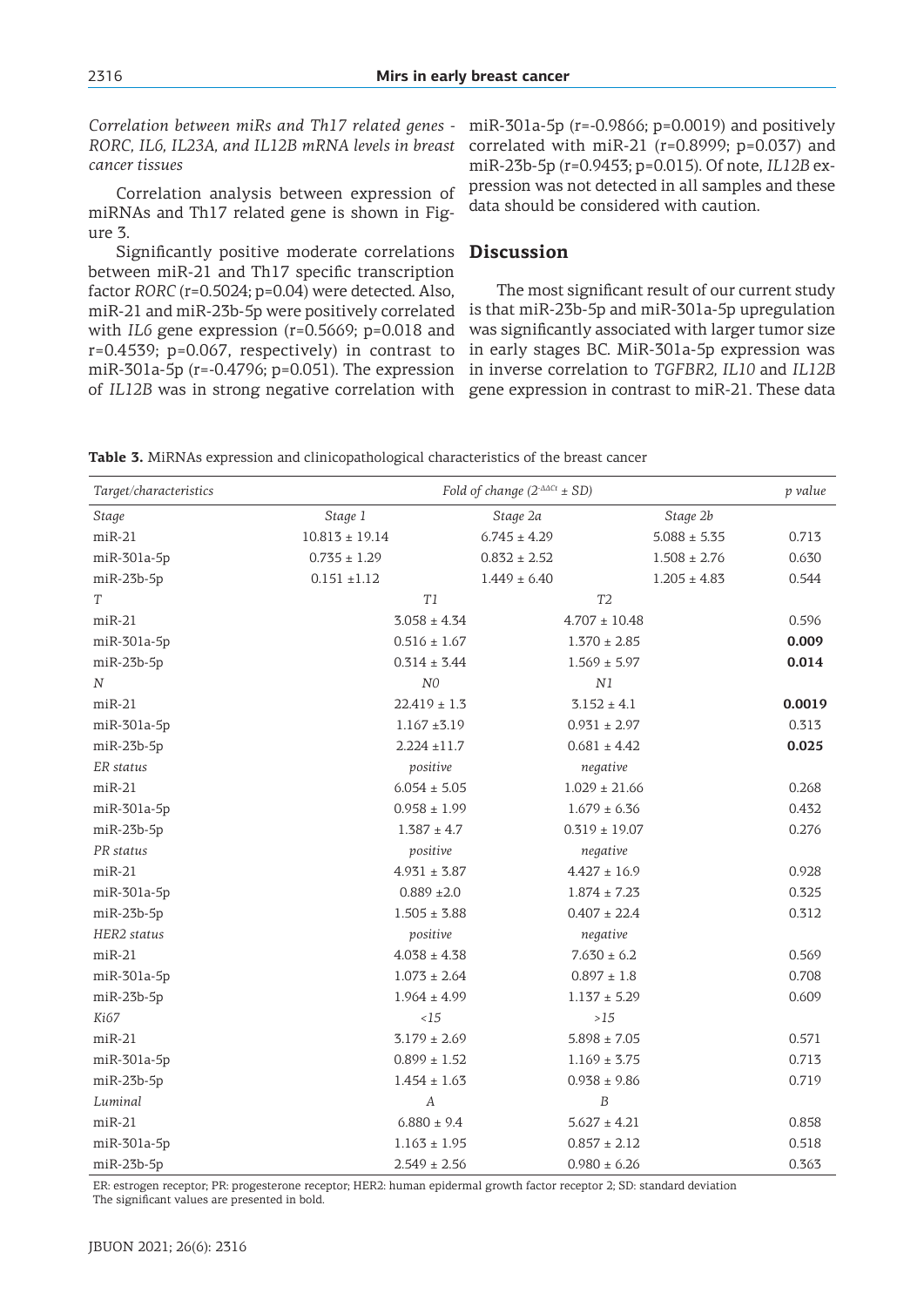As expected, we observed a significantly higher miR-21 level (more than 6-fold) in BC tissue than in their normal counterparts. In 70% of tumoral tissues, miR-21 was upregulated more than 1.5 fold. Several earlier studies reported significantly upregulated miR-21 in BC tissue [4-6], however, there are considerable divergences of reported results with respect to miR-21 correlation with clinicopathological characteristics of BC. Our study showed higher miR-21 expression in lymph node negative BC (p<0.001), very similar miR-21 levels between BC stages (stages 1, 2a and 2b), tumor size (T1 and T2 status), and luminal A and B subtypes. Elevation of miR-21 was observed in ER+, PR+, HER- and higher proliferation index (Ki67>15) BC, without reaching statistical significance. Similar data were reported previously in matched formalinfixed paraffin-embedded tissues and frozen tissue samples of 113 patients with BC [5]. Our finding

of high miR-21 expression in early stage luminal BC confirms its undeniable role in carcinogenesis and suggests that miR-21 affects critical molecular events involved in BC promotion, evident even in early stages of BC.

On the other hand, it has been reported that miR-21 contributes to the imbalance of Th17 and Treg cells in autoimmunity and is involved in the early and late inflammatory response [9, 12]. The regulation of miR-21 transcription has been reported to be triggered by many pro-inflammatory stimuli under control of NF-kB, STAT3, and AP-1 [28]. In addition, there are pieces of evidence that miR-21 expression could be driven by TGF-β signaling that is also involved in the processing of pri-miR-21 [17]. Our data show significant positive correlation of miR-21 with *TGFB1* (r=0.63; p=0.007), *TGFBR2* (r=0.59; p=0.01), *IL6* (r=0.57; p=0.02), *IL12B* (r=0.89; p=0.04) and *RORC* (r=0.5; p=0.04) in BC tissue. A similar tendency was also observed of *Foxp3* and *IL10* gene expressions. The assumption that the local inflammatory condition initiates miR-21 ex-



**Figure 2.** The correlation between miRs and Treg related genes. The correlation between miR-21 **(A)**, miR-23b-5p **(B)** and miR-301a-5p **(C)** and Treg related genes- *FOXP3, TGFBR2, TGFB1* and *IL10* in breast cancer tumor tissue. The results are expressed as log-transformed relative expression calibrated to non-tumoral tissue after normalization to references genes.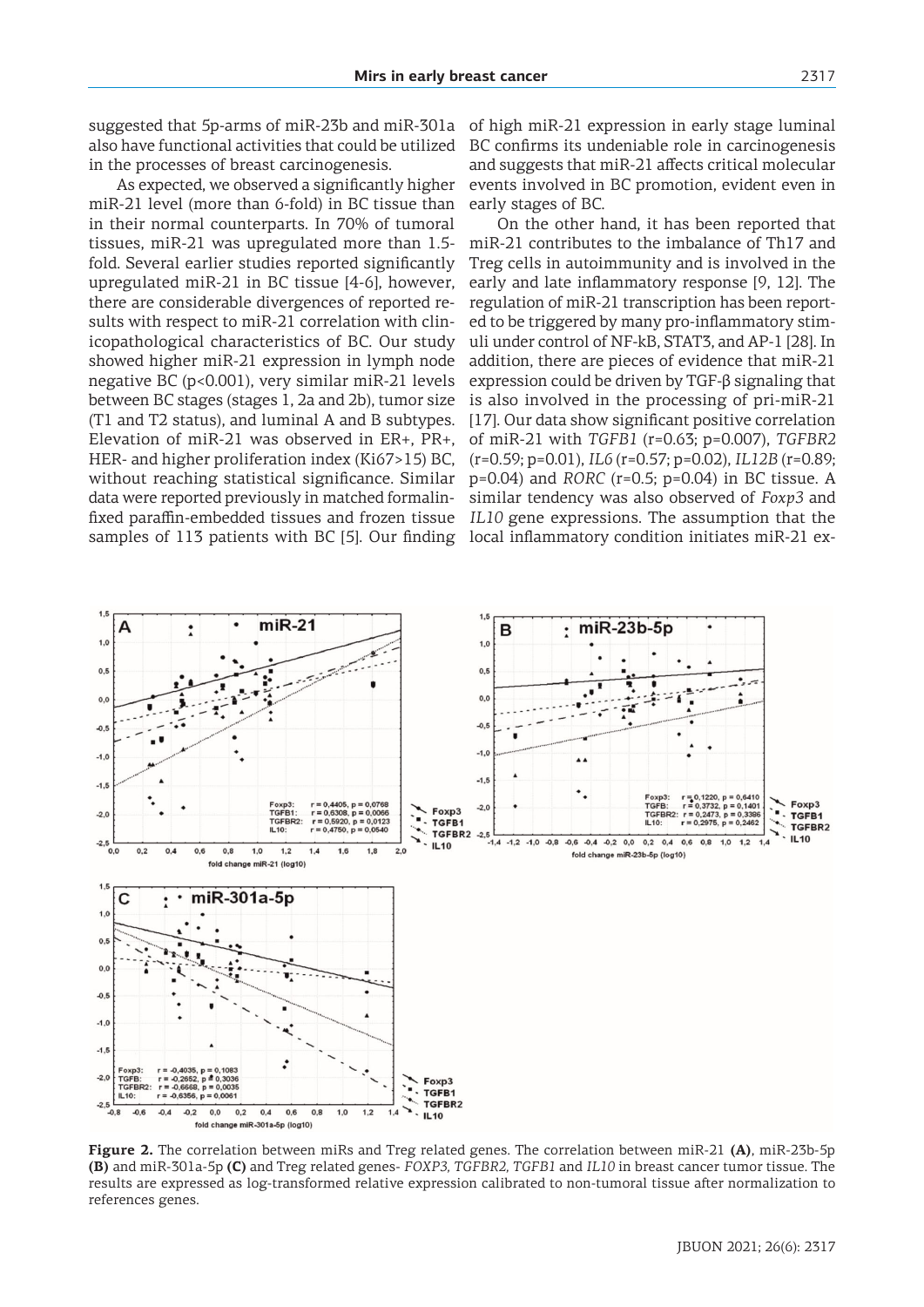pression and the TGF-β signaling pathway ensures miR-21 biogenesis, and is in agreement with the observed positive relation with Th17 and Treg genes. We may suggest that miR-21 is involved in disturbing the anti-tumoral immune response in early carcinogenesis as well as in potentiation of tumor progression.

Concerning miR-301a-5p and miR-23b-5p expression we observed a significant positive association with larger tumor size (p=0.009; p=0.014, respectively), and with lymph node-negative status for miR-23b-5p (p=0.025). Additionally, miR-23b-5p was upregulated in 45%, and miR-301a-5p in 35% of the investigated tumoral tissue samples. These data suggest that 5p-arms of miR-23b and miR-301a also might be involved in breast carcinogenesis.

A comprehensive study by Pellegrino et al [7] showed that miR-23b enhances cell-cell adhesion and regulates BC cell motility and invasion in MCF-7 and in MDA-MB-231 cell lines by direct targeting the cytoskeletal reorganization. Hannafon et al [29] has demonstrated that the knockout of miR-23b/27b by CRISPR/Cas9 system reduces tumor growth *in vivo* in MCF-7 cells. They utilized sgRNAs designed to target within the stem-loop sequence of miR-23b and this knockout approach suggests the complete elimination of expression of both arms of miR-23b. These data are in general agreement with the observed positive association between tumor size and higher miR-23b-5p level in BC tissue in our study. On the other hand, miR-23b-5p was proved to be functional by direct binding to the proline oxidase mRNA 3'-untranslated region in renal cancer [21]. The proline metabolism axis was pointed out as a promising drug target against metastasis formation in BC [30]. MiR-23b-5p was previously explored in tissue and in serum exosomes in adenocarcinoma of the esophagus [21]. However, to the best of our knowledge, this is the first quantified study on miR-23b-5p in BC tissue. Based on the above, we assume that miR-23b-5p is involved in BC progression. In addition, the observed strong and significant positive correlation between miR-23b-5p and *IL12B* levels (r=0.9453;



**Figure 3.** The correlation between miRs and Th17 related genes. The correlation between miR-21 **(A)**, miR-23b-5p **(B)**, and miR-301a-5p **(C)** and Th17 related genes- *RORC, IL23A, IL12B* and *IL6*. The results are expressed as log-transformed relative expression calibrated to non-tumoral tissue after normalization to references genes. The gene expression of *IL12B* was detected in 12 cases.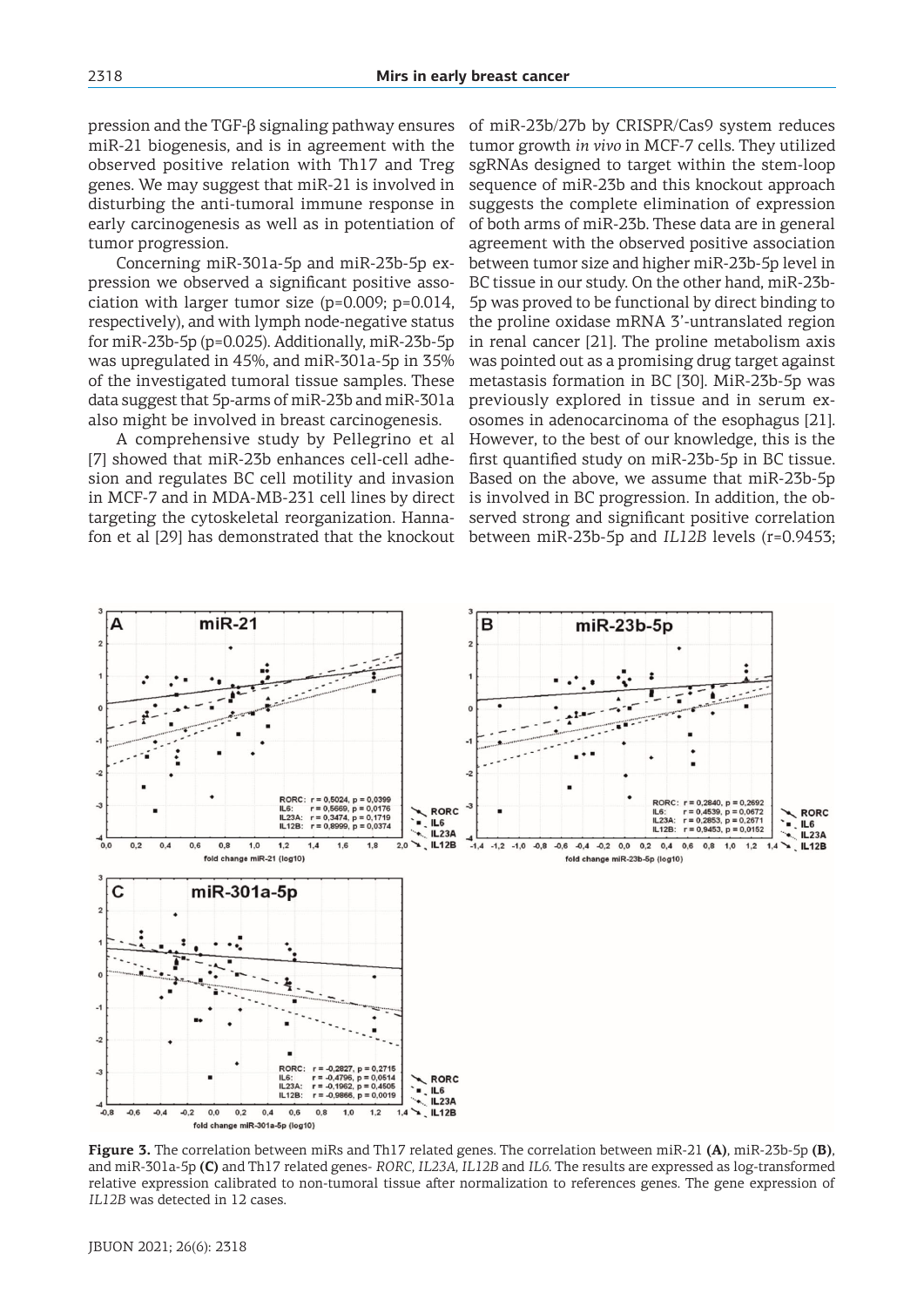p=0.015) is in agreement with data provided by Pellegrino et al [7]. They have reported that primiR-23b is transcriptionally suppressed by AP-1. Our previous data [31] also demonstrated the augmented IL-12p40 production after inhibition of both JNK and p38 (as major mitogen-activated protein kinases regulate AP-1 activity) in peripheral blood mononuclear cells.

In contrast, miR-301a-5p was negatively correlated with *TGFBR2* (r=-0.6668; p=0.0035), *IL10* (r=- 0.6356; p=0.0061) and *IL12B* (r=-0.9866; p=0.0019). In agreement, *TGFBR2* was among the predicted targets of miR-301a-5p by TargetScanHuman. Although the role of miR-301a-3p in the regulation of inflammatory response is widely explored [10], the involvement of this miR in the tumor-promoting or tumor-associated inflammation cannot be excluded. In a mouse model of colitis-associated cancer with the deleted gene of miR-301a (miR-301a−/− mice), Ma et al [11] demonstrated downregulated expression of IL-6, TNF-α and IL-17 during colon inflammation. Therefore, we may speculate that miR-301a-5p may facilitate proinflammatory response by suppressing the *TGFBR2* signaling. Furthermore, forkhead box L1 (FOXL1) transcription factor was confirmed as a direct target of miR-301a-5p. Recently, Wang et al [23] demonstrated that a long noncoding RNA, EPB41L4A-AS2, regulates FOXL1 through sponge-like binding with miR-301a-5p. Thus, the axis miR-301a-5p-FOXL1 affects the development and metastasis of hepatocellular carcinoma. The overexpression of FOXL1 was shown that inhibited the proliferation, invasion, and migration of BC through deactivating the Wnt/β-catenin signaling pathway [32]. Collectively, these data suggest that miR-301a-5p plays a role in regulating local inflammation and may affect breast carcinogenesis. In a view of the plasticity

between different T cell lineages, including Th17- Treg, we suggest that miR-21 could be associated with Foxp3+ Treg transdifferentiation into Th17 like Treg cells and retained immunosuppressive phenotype, while miR-301a-5p might have an opposite effect.

The findings of our study, however, are subject to some limitations. First, we were focused on earlystages, luminal BC, and the observed associations might be different in HER2 overexpressing, triplenegative or metastatic BC. Second, the observed relation between miRNAs and target mRNAs levels should be confirmed by further functional analysis for verification of target genes. Although the correlativity did not explain the causality, it clearly shows the relation between mIRNAs and mRNA levels in the BC tissue and guides further research into clarifying the cause and the effect.

In conclusion, our study confirms the increased miR-21 level in tissues of early-stage, luminal BC and showed the role of miR-21 in breast cancer via affecting Th17-like Treg cancer promoting immunity. In addition, the obtained data suggested that 5p-arms of miR-23b and miR-301a also might be functional miRNAs having a role in tumor growth mediated by local Th17/ Treg imbalanced gene expression in BC.

### **Acknowledgement/Funding**

This work was funded by the Trakia University, Medical Faculty, Stara Zagora, Bulgaria under research Grant no.2/2017 and no.2/2019.

## **Conflict of interests**

The authors declare no conflict of interests.

### **References**

- 1. Mansoori B, Mohammadi A, Shirjang S, Baradaran B. MicroRNAs in the diagnosis and treatment of cancer. Immunol Invest 2017; 46:880-97.
- 2. Svoronos AA, Engelman DM, Slack FJ. OncomiR or tumor suppressor? The duplicity of microRNAs in cancer. Cancer Res 2016; 76:3666-70.
- 3. Sur D, Cainap C, Burz C et al. The role of miRNA -31- 3p and miR-31-5p in the anti-EGFR treatment efficacy of wild-type K-RAS metastatic colorectal cancer. Is it really the next best thing in miRNAs? J BUON 2019; 24:1739-46.
- 4. Iorio MV, Ferracin M, Liu CG et al. MicroRNA gene expression deregulation in human breast cancer. Cancer Res 2005; 65:7065-70.
- 5. Yan LX, Huang XF, Shao Q et al. MicroRNA miR-21 overexpression in human breast cancer is associated with advanced clinicalstage, lymph node metastasis and patient poor prognosis. RNA 2008; 14:2348-60.
- 6. Lee JA, Lee HY, Lee ES, Kim I, Bae JW. Prognostic implications of microRNA-21 overexpression in invasive ductal carcinomas of the breast. J Breast Cancer 2011; 14:269-75.